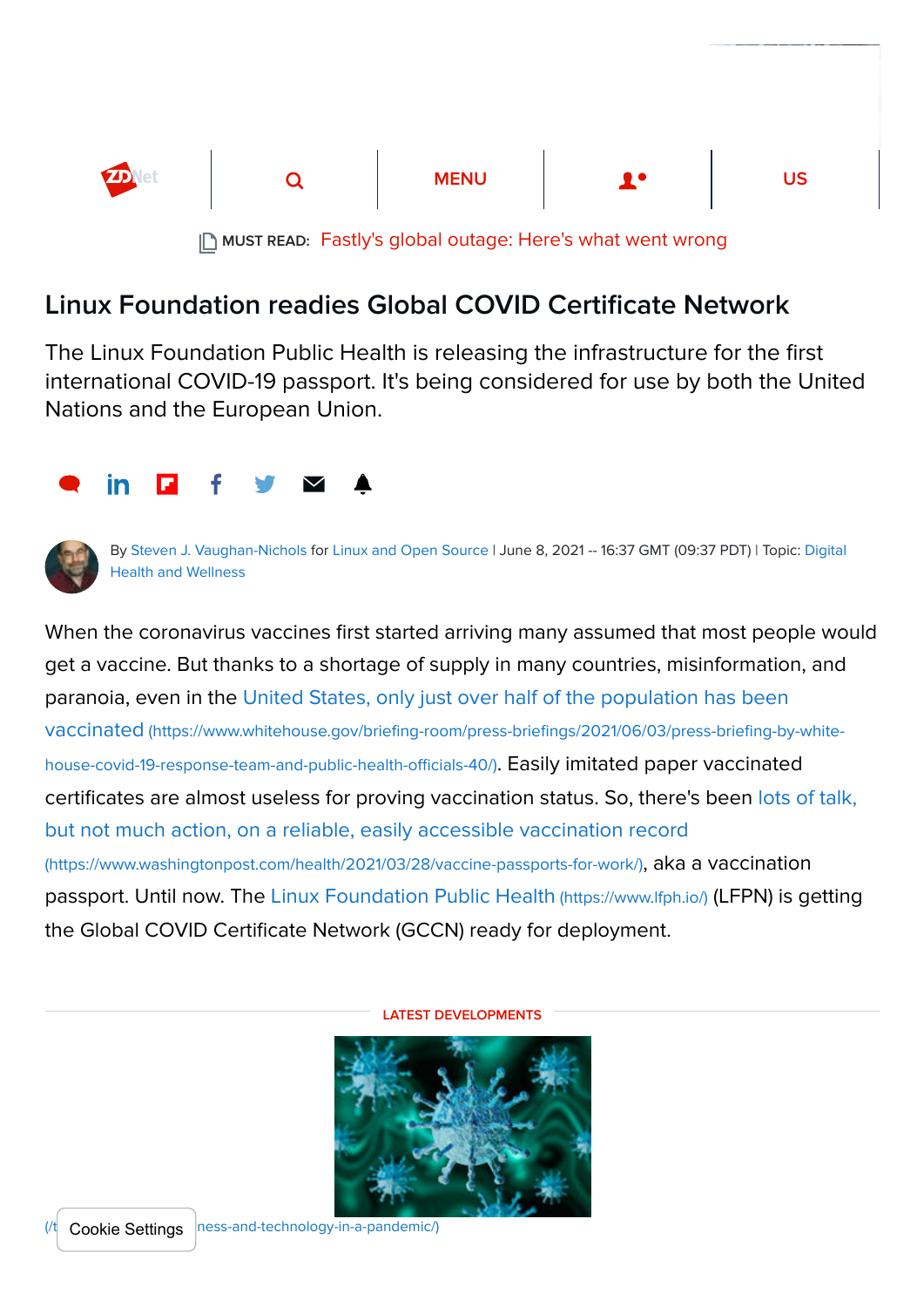[Coronavirus: Business and technology in a pandemic](https://www.zdnet.com/topic/coronavirus-business-and-technology-in-a-pandemic/) (/topic/coronavirus-business-and-technology-in-apandemic/)

From cancelled conferences to disrupted supply chains, not a corner of the global economy is immune to the spread of COVID-19.

Read More [\(/topic/coronavirus-business-and-technology-in-a-pandemic/\)](https://www.zdnet.com/topic/coronavirus-business-and-technology-in-a-pandemic/)

There are many needs for a secure vaccination record. For example, some states, such as Texas, want to forbid employers from firing potentially unvaccinated employees. However, employers usually have the right to discharge employees

(https://www.computerworld.com/article/3616596/can-you-require-your-employees-to-have-a-covid-19 vaccine.html) [who deliberately put the lives of their coworkers and customers in jeop](https://www.computerworld.com/article/3616596/can-you-require-your-employees-to-have-a-covid-19-vaccine.html)ardy.

The GCCN isn't designed for that purpose. Instead, it really is a coronavirus vaccine passport. It will do this by establishing a global trust registry network. This will enable interoperable and trustworthy exchanges of COVID certificates among countries for safe reopening and provide related technology and guidance for implementation.

It's being built by the Linux Foundation Public Health and its allies, Affinidi, AOKPass, Blockchain Labs, Evernym, IBM, Indicio.Tech, LACChain, Lumedic, Proof Market, and ThoughtWorks. These companies have already implemented COVID certificate or pass systems for governments and industries.

Together they will define and implement GCCN. This, it's hoped, will be the model for a true international vaccine registry. The United Nations and the European Union are considering deploying for this very purpose. Eva Kaili, Member of the European Parliament and Chair of its Science and Technology Options Assessment (STOA) Panel said:

We are interested to learn about how LFPH is taking bold steps in creating the Global COVID Certificate Network in order to facilitate trust-building and interoperability for safe borders reopening. … I look forward to the next steps of the LFPH that could provide us with more ideas and insights on strategies that enhance the use of a certificate in a safe way, and also to provide further technical options for the EU that could be adopted and could help and enable our system to work in a harmonized way. As soon as we achieve that, then we could immediately share the methodology to connect with the rest of the world and move to the new normal of our post-COVID digital era.

Cookie Settings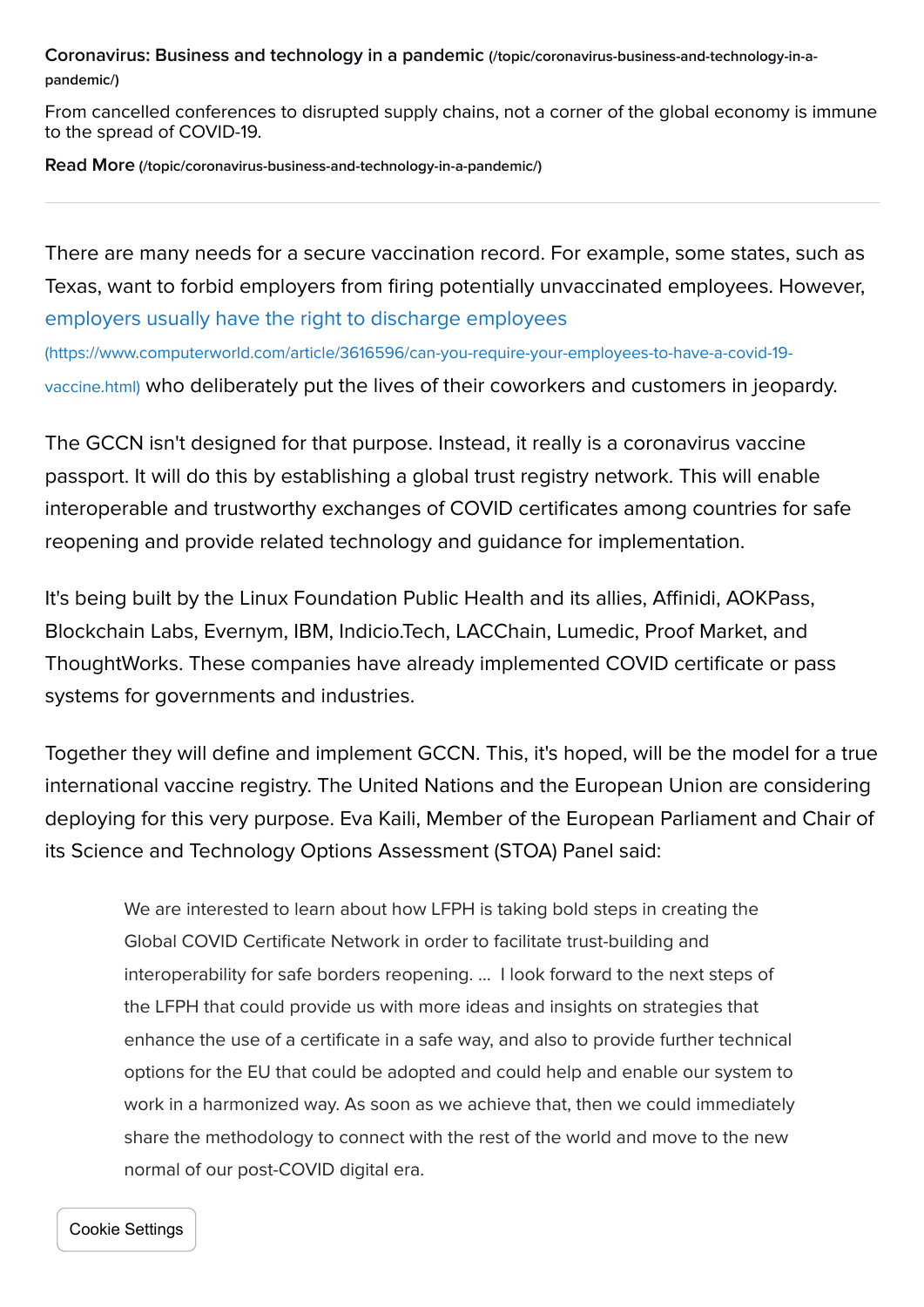## [Indeed the LFPH is being built in part to be compatible with the EU Digital COVID](https://c212.net/c/link/?t=0&l=en&o=3188894-1&h=4251781916&u=https%3A%2F%2Fec.europa.eu%2Finfo%2Flive-work-travel-eu%2Fcoronavirus-response%2Fsafe-covid-19-vaccines-europeans%2Feu-digital-covid-certificate_en&a=EU+Digital+COVID+Certificate)

Certificate (https://c212.net/c/link/?t=0&l=en&o=3188894-

1&h=4251781916&u=https%3A%2F%2Fec.europa.eu%2Finfo%2Flive-work-travel-eu%2Fcoronavirus-

response%2Fsafe-covid-19-vaccines-europeans%2Feu-digital-covid-

certificate\_en&a=EU+Digital+COVID+Certificate) (formerly the Digital Green Certificate). The lack of a global trust architecture and ready-to-deploy tools to build compatible systems in other countries is a real barrier for safely reopening borders between EU and non-EU countries.

[The LFPH is also following the Good Health Pass Collaborative \(GHPC](https://www.goodhealthpass.org/)

(https://www.goodhealthpass.org/))'s [Interoperability Blueprint](https://www.goodhealthpass.org/) (https://www.goodhealthpass.org/). This is an industry coalition that has defined COVID certificates principles and standards. The LFPH helped draft the Interoperability Blueprint.



[Paragon Automation: Using Closed-Loop Automation in Service Performance - ASEAN](https://adclick.g.doubleclick.net/pcs/click%253Fxai%253DAKAOjssZMFN3ukD8laPqCLem94YVSM8o4OdcV5bNwouZ-7-dbrYkmo7QzcJ_Rio8j42jjLlC1ulv3vPmIuks4cuxpnNBa-AqILkTAFiTOe6ktGq58fYJArznoKWNcaUuzf5UUs0vmMfQTo7X3Yqo0-6zCnc7QmoVK9fw755A-IoZ-9ykozS2p1JY3s8axi8wMaM3e8mFjMEBl1rULZ33WtawQANK_BJLwCUCe_M-N9OhwymPVIOt4HXT7szRXnWG-4vq9qBfWfvdNzbdAydrn2mAiajCi6oA27MJ6tGcFRA%2526sig%253DCg0ArKJSzMETM6DyosYSEAE%2526fbs_aeid%253D%255Bgw_fbsaeid%255D%2526urlfix%253D1%2526adurl%253Dhttps://lnk.techrepublic.com/redir?edition=en&ursuid=&devicetype=desktop&pagetype=&assettitle=&assettype=&topicguid=&viewguid=198527d9-5dc9-4b40-836a-69eb1f80f7db&docid=33171834&promo=1065&ftag_cd=TRE-00-10aaa4f&spotname=dfp-in-article&destUrl=https%253A%252F%252Fwww.techrepublic.com%252Fresource-library%252Fwhitepapers%252Fparagon-automation-using-closed-loop-automation-in-service-performance-asean%252F%253Fpromo%253D1065%2526ftag%253DTRE-00-10aaa4f%2526cval%253Ddfp-in-article%2526source%253Dzdnet%2526tid%253D1006210808235734959&ctag=medc-proxy&siteId=&rsid=cnetzdnetglobalsite&sl=&sc=us&assetguid=&q=&cval=33171834;1065&ttag=&bhid=&poolid=&tid=1006210808235734959) (https://adclick.g.doubleclick.net/pcs/click%253Fxai%253DAKAOjssZMFN3ukD8laP Juniper's Paragon Automation is cloud-ready, providing flexible deployment op (https://adclick.g.doubleclick.net/pcs/click%253Fxai%253DAKAOjssZMFN3ukD8laPqCLem94YVSM8o4OdcV5bNwouZ-7 dbrYkmo7QzcJ\_Rio8j42jjLlC1ulv3vPmIuks4cuxpnNBa-AqILkTAFiTOe6ktGq58fYJArznoKWNcaUuzf5UUs0vmMfQTo7X3Yqo0-6zCnc7QmoVK9fw755A-IoZ-9ykozS2p1JY3s8axi8wMaM3e8mFjMEBl1rULZ33WtawQANK\_BJLwCUCe\_M-N9OhwymPVIOt4HXT7szRXnWG-[4vq9qBfWfvdNzbdAydrn2mAiajCi6oA27MJ6tGcFRA%2526sig%253DCg0ArKJSzMETM6DyosYSEAE%2526fbs\\_aeid%253D%](https://adclick.g.doubleclick.net/pcs/click%253Fxai%253DAKAOjssZMFN3ukD8laPqCLem94YVSM8o4OdcV5bNwouZ-7-dbrYkmo7QzcJ_Rio8j42jjLlC1ulv3vPmIuks4cuxpnNBa-AqILkTAFiTOe6ktGq58fYJArznoKWNcaUuzf5UUs0vmMfQTo7X3Yqo0-6zCnc7QmoVK9fw755A-IoZ-9ykozS2p1JY3s8axi8wMaM3e8mFjMEBl1rULZ33WtawQANK_BJLwCUCe_M-N9OhwymPVIOt4HXT7szRXnWG-4vq9qBfWfvdNzbdAydrn2mAiajCi6oA27MJ6tGcFRA%2526sig%253DCg0ArKJSzMETM6DyosYSEAE%2526fbs_aeid%253D%255Bgw_fbsaeid%255D%2526urlfix%253D1%2526adurl%253Dhttps://lnk.techrepublic.com/redir?edition=en&ursuid=&devicetype=desktop&pagetype=&assettitle=&assettype=&topicguid=&viewguid=198527d9-5dc9-4b40-836a-69eb1f80f7db&docid=33171834&promo=1065&ftag_cd=TRE-00-10aaa4f&spotname=dfp-in-article&destUrl=https%253A%252F%252Fwww.techrepublic.com%252Fresource-library%252Fwhitepapers%252Fparagon-automation-using-closed-loop-automation-in-service-performance-asean%252F%253Fpromo%253D1065%2526ftag%253DTRE-00-10aaa4f%2526cval%253Ddfp-in-article%2526source%253Dzdnet%2526tid%253D1006210808235734959&ctag=medc-proxy&siteId=&rsid=cnetzdnetglobalsite&sl=&sc=us&assetguid=&q=&cval=33171834;1065&ttag=&bhid=&poolid=&tid=1006210808235734959) edition=en&ursuid=&devicetype=desktop&pagetype=&assettitle=&assettype=&topicguid=&viewguid=198527d9-5dc9-4b40- 836a-69eb1f80f7db&docid=33171834&promo=1065&ftag\_cd=TRE-00-10aaa4f&spotname=dfp-inarticle&destUrl=https%253A%252F%252Fwww.techrepublic.com%252Fresource-library%252Fwhitepapers%252Fparagonautomation-using-closed-loop-automation-in-service-performanceasean%252F%253Fpromo%253D1065%2526ftag%253DTRE-00-10aaa4f%2526cval%253Ddfp-inarticle%2526source%253Dzdnet%2526tid%253D1006210808235734959&ctag=medcproxy&siteId=&rsid=cnetzdnetglobalsite&sl=&sc=us&assetguid=&q=&cval=33171834;1065&ttag=&bhid=&poolid=&tid=100621 Resource Center [\(https://www.techrepublic.com/resource-library/content-type/resourcecenter/](https://www.techrepublic.com/resource-library/content-type/resourcecenter/)[\)](https://www.techrepublic.com/resource-library/company/juniper-networks/) provided by Juniper Networks (https://www.techrepublic.com/resource-library/company/juniper-networks/) ... ...

[This will use, along with other open technologies, the COVID-19 Credentials Initiative \(CCI\)](https://www.covidcreds.org/) (https://www.covidcreds.org/) and the [Trust over IP Foundation \(ToIP](https://trustoverip.org/) (https://trustoverip.org/)). These

a Cookie Settings pundation projects. CCI has been working with public health departments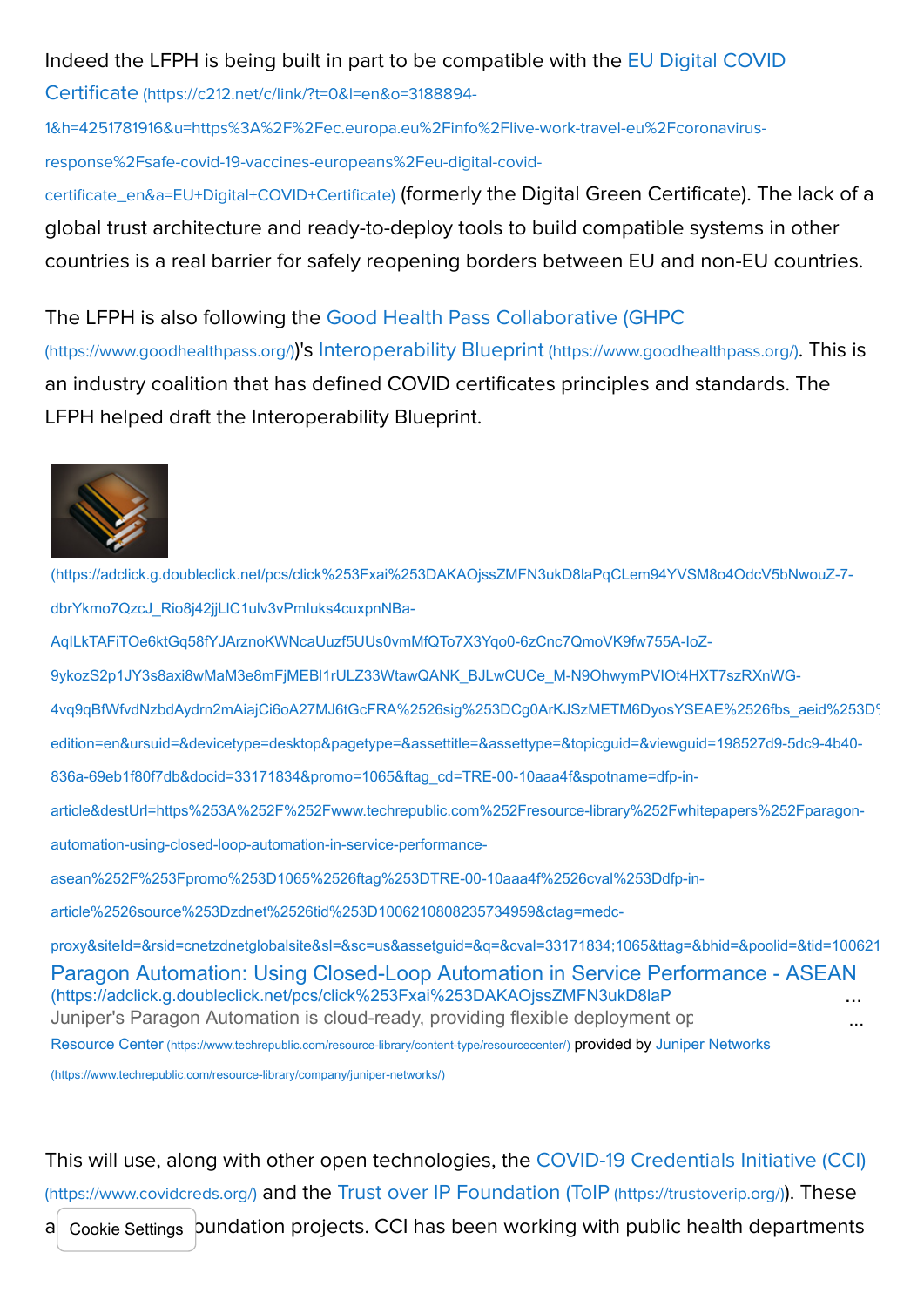globally to understand their specific needs for verifiable vaccine credentials. ToIP is defining a complete architecture for internet-scale digital trust. This combines cryptographic trust at the machine layer and human trust at the business, legal and social layers.

Once completed, the GCCN's trust registry network will enable each country to publish a list of the authorized issuers of COVID certificates that can be digitally verified by authorities in other countries. This will bridge the gap between technical specifications (e.g. W3C Verifiable Credentials or SMART Health Card) and a complete trust architecture required for safe reopening.

This is vital because as Brian Behlendorf, the Linux Foundation's General Manager for Blockchain, Healthcare, and Identity explained, "The first wave of apps for proving one's COVID status did not allow that proof to be shown beyond a single state or nation, did not avoid vendor lock-in and did not distinguish between rich health data and simple passes. The Blueprint gives this industry a way to solve those issues while meeting a high bar for privacy and integrity, and GCCN turns those plans into action."



[\(https://www.zdnet.com/article/best-linux-foundation-classes-and-online-linux-courses/\)](https://www.zdnet.com/article/best-linux-foundation-classes-and-online-linux-courses/)

The best Linux Foundation classes [\(https://www.zdnet.com/article/best-linux-foundation-classes-and-online-linux](https://www.zdnet.com/article/best-linux-foundation-classes-and-online-linux-courses/)courses/)

Want a good tech job? Then you need to know Linux and open-source software. One of the best ways to pick them up is via a Linux Foundation course.

Read More [\(https://www.zdnet.com/article/best-linux-foundation-classes-and-online-linux-courses/\)](https://www.zdnet.com/article/best-linux-foundation-classes-and-online-linux-courses/)

Once in place, the GCCN will support Global COVID Certificates (GCC). These certificates will have three use cases: Vaccination, recovery from infection, and test results. They will be available in both paper and digital formats. Participating governments and industry alliances will decide what COVID certificates they issue and accept. The GCC schema

d<sup>et</sup> the minimal datasets will follow the recommendations of the Blueprint, as well al discussion  $\mathcal{L}$  ical and governance documents, implementation guide, and open-source Cookie Settings

## ZDNET RECOMMENDS